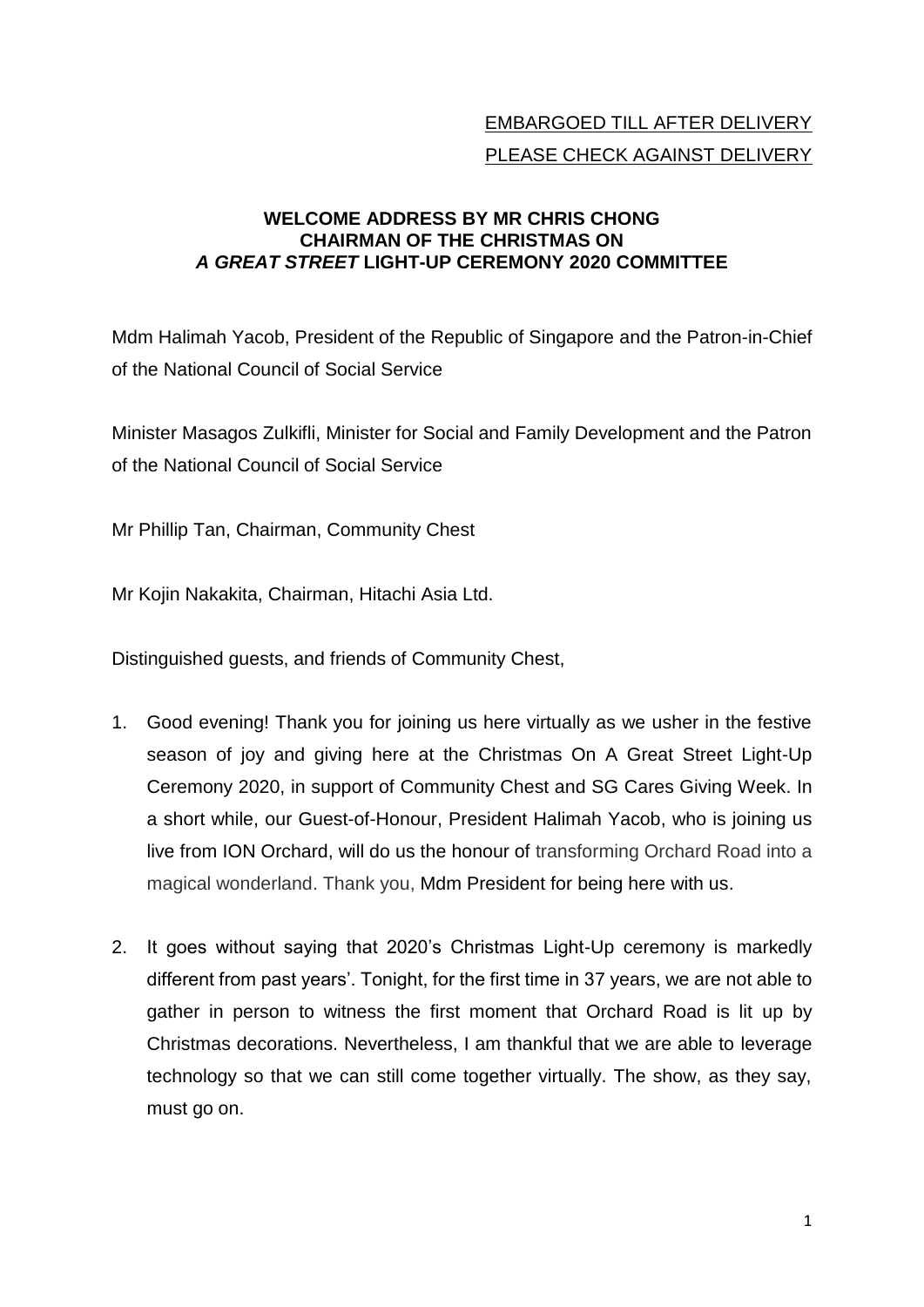- 3. Every year at this event, we celebrate the empowerment of our service users and the people who have supported them to lead fulfilling and dignified lives within an inclusive society. I am heartened to see that, despite the many challenges that organisations are facing in 2020, they continue to be generous in giving their time, talent and treasures in support of those who need it.
- 4. This year, CapitaLand, ION Orchard and Takashimaya Shopping Centre have come onboard as fundraising partners for two digital initiatives to rally their shoppers to donate as they go about their festive shopping. Through the **Brighten With Love** initiative, shoppers at CapitaLand malls, ION Orchard and Takashimaya Shopping Centre can donate \$10 to Community Chest by scanning a PayNow QR code and receive a special promo code for a voucher. Alternatively, they can choose to support the **Celebrate With Love** initiative by converting their loyalty points with CapitaLand and ION Orchard to donate towards Community Chest.
- 5. Donors can also donate directly to Community Chest's **Win With Love** initiative via PayNow QR code that's flashed on the screen here and stand to win great prizes.
- 6. These donations will be matched by DBS Bank, who have very generously committed to matching up to \$100,000 for donations made via the PayNow or DBS PayLah! QR code in hopes of galvanising support for vulnerable groups.
- 7. All donations raised from the various digital initiatives will go towards funding over 200 critical programmes supported by Community Chest to empower children with special needs and youth-at-risk, families in need, vulnerable seniors, persons with disabilities and persons living with mental health conditions. In a time like this, support from the community is more crucial than ever.
- 8. This year, the light-up will extend beyond Orchard Road to include 13 CapitaLand malls island-wide. This is our way of bringing a touch of festive spirit island-wide. More importantly, it represents our gratitude towards the entire community for rallying behind our service users. After all, sustained support for those in need is